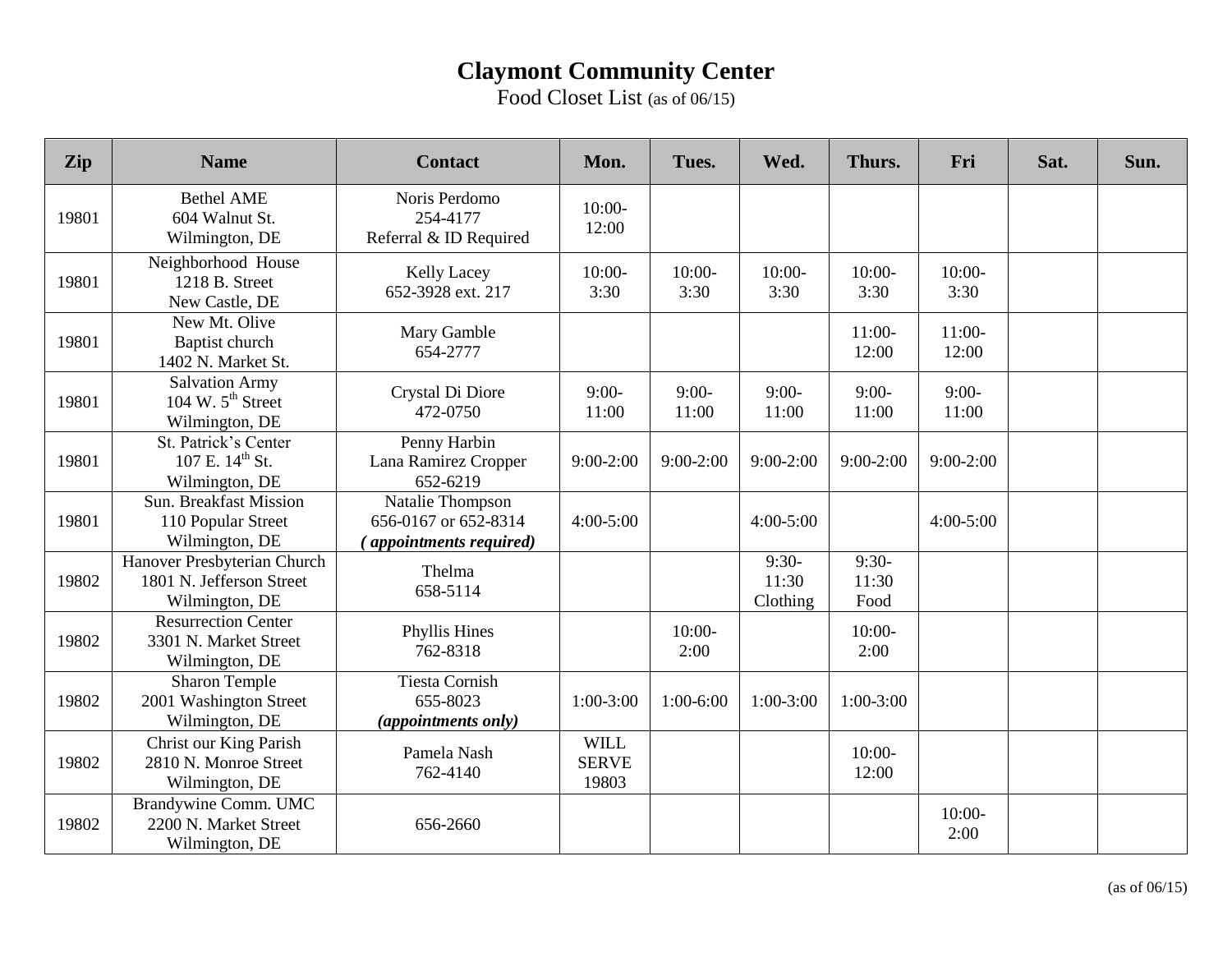Food Closet List, Cont.

| Zip   | <b>Name</b>                                                                                 | <b>Contact</b>                                | Mon.             | Tues.            | Wed.             | Thurs.           | Fri                 | Sat. | Sun. |
|-------|---------------------------------------------------------------------------------------------|-----------------------------------------------|------------------|------------------|------------------|------------------|---------------------|------|------|
| 19804 | <b>Richardson Park Community</b><br>Center<br>107 S. Maryland Ave<br>Wilmington, DE         | Mary Hall<br>428-1247                         | $10:00-$<br>3:00 | $10:00-$<br>3:00 | Closed           | $10:00-$<br>6:00 | $10:00-$<br>2:00    |      |      |
| 19805 | Life Zion Lutheran Church<br>2101 Lancaster Ave.<br>Wilmington, DE                          | Paul Baker<br>658-5288<br>(referral required) |                  | $9:30-$<br>11:30 | $9:30-$<br>11:30 | $9:30-$<br>11:30 |                     |      |      |
| 19805 | West End<br>Neighborhood House<br>Wilmington, DE                                            | Doreen<br>658-4171<br>(appointments required) |                  |                  |                  |                  |                     |      |      |
| 19806 | <b>Lutheran Community</b><br>Services<br>1304 N. Rodney Street<br>Wilmington, DE            | Monica<br>654-8886                            | 8:00-4:00        | $8:00-4:00$      | 8:00-4:00        | 8:00-4:00        | 8:00-4:00           |      |      |
| 19806 | St. Stephens<br>1301 N. Broom Street<br>Wilmington, DE                                      | Jean Warren<br>571-1552                       | $9:00-$<br>12:00 | $9:00-$<br>12:00 | $9:00-$<br>12:00 | $9:00-$<br>12:00 | $9:00-$<br>12:00    |      |      |
| 19809 | St. Helena,'s Church<br>602 Philadelphia Pike<br>Wilmington, DE                             | Dot Medeiros<br>Phyllis Robinson<br>764-7545  | $9:00-$<br>12:00 |                  |                  | $9:00-$<br>12:00 | Will serve<br>19803 |      |      |
| 19809 | <b>Hillcrest United Methodist</b><br>Church<br>Hillcrest Rd. & Marsh Rd.<br>Wilmington, DE. | <b>Howard Border</b><br>764-3145              |                  |                  |                  | $9:30-$<br>11:30 | Will serve<br>19803 |      |      |
| 19809 | <b>Edgemoor Community</b><br>Center<br>500 Duncan Rd Office A<br>Wilmington, De.            | 762-1391                                      | $9:00 - 5:00$    | $9:00 - 5:00$    | $9:00 - 5:00$    | $9:00 - 5:00$    | $9:00 - 5:00$       |      |      |
| 19701 | Red Lion UMC FC<br>1545 Church Rd.<br>Bear, DE                                              | Melinda Dean<br>834-1599<br>(Call First)      |                  |                  | $9:00-$<br>12:00 |                  |                     |      |      |
| 19701 | Alpha Worship Center<br>2020 Firedancer Lane<br>Bear, De.                                   | 325-3930                                      |                  |                  | $12:00-$<br>2:00 |                  |                     |      |      |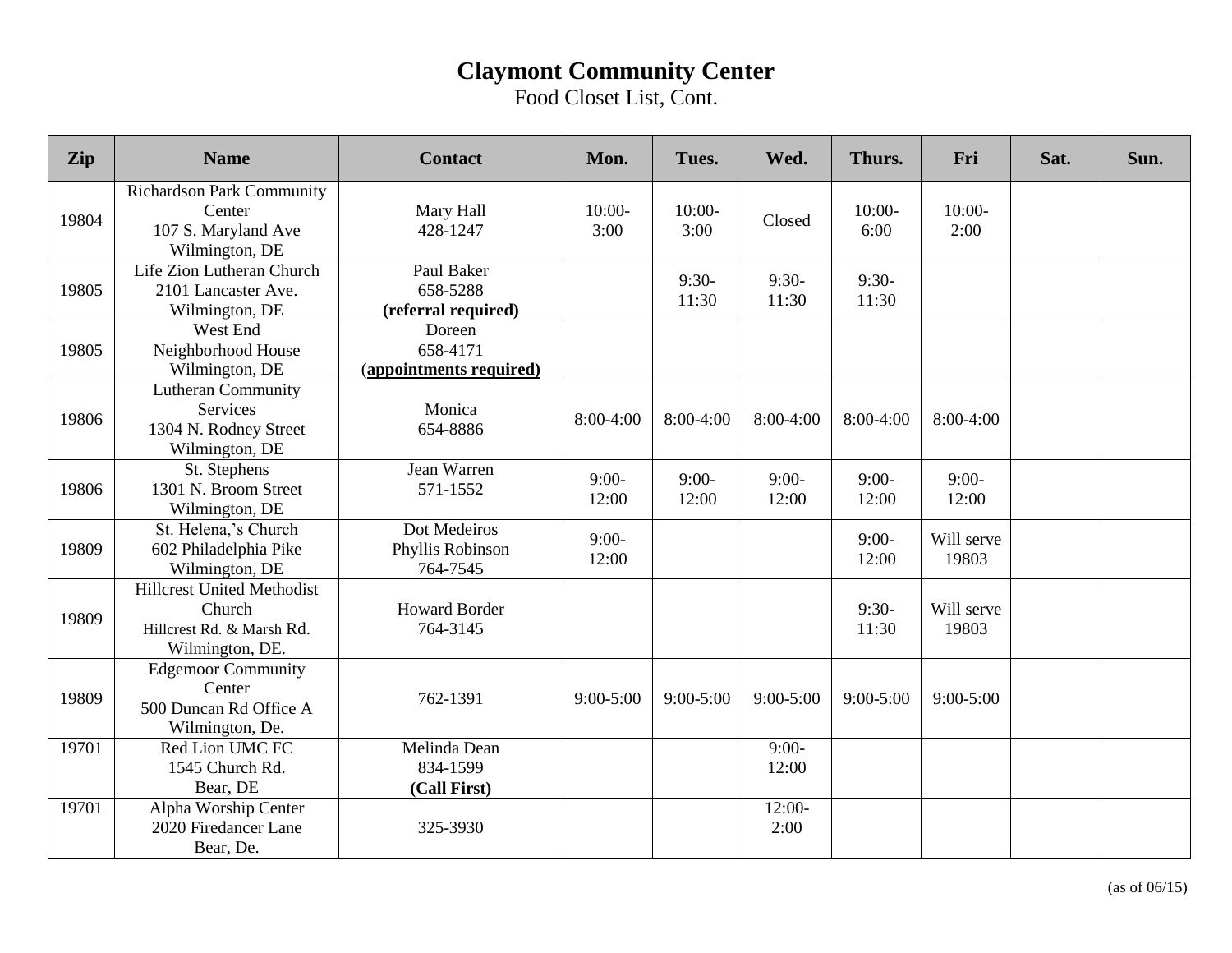Food Closet List, Cont.

| Zip   | <b>Name</b>                                                                           | <b>Contact</b>                                                                       | Mon.             | Tues.            | Wed.             | Thurs.                                         | Fri              | Sat. | Sun. |
|-------|---------------------------------------------------------------------------------------|--------------------------------------------------------------------------------------|------------------|------------------|------------------|------------------------------------------------|------------------|------|------|
| 19701 | <b>Union UMC</b><br>345 School Bell Rd.<br>Bear, DE                                   | 322-3888                                                                             |                  |                  | $10:00-$<br>2:00 |                                                |                  |      |      |
| 19702 | St. Johns Evan. Lutheran<br>135 Old Balt. Pike<br>Newark, DE                          | <b>Pastor Dale Schulttz</b><br>368-7394                                              |                  | $1:00-4:00$      |                  |                                                | $1:00-4:00$      |      |      |
| 19703 | Claymont Comm. Center<br>3301 Green Street<br>Claymont, DE 19703                      | Doris Lockett<br>792-2757<br>(by appointment)                                        |                  |                  | 9:30-3:00        | $3rd$ Thurs<br>$9:30-$<br>12:30                |                  |      |      |
| 19703 | <b>Holy Rosary</b><br>3200 Philadelphia Pike<br>Claymont, DE                          | Barbara Cochran<br>798-1513                                                          | $9:30-$<br>11:30 |                  |                  | $9:30-$<br>11:30                               |                  |      |      |
| 19707 | <b>Hockessin Comm Center</b><br>4266 Millcreek Rd.<br>Hockessin, DE                   | Shenise Farrell<br>239-2363<br>Photo I.D. Required                                   | $9:00-4:00$      | $9:00-4:00$      | $9:00-4:00$      | $9:00-4:00$                                    | $9:00-4:00$      |      |      |
| 19709 | Neighborhood House F C<br>24 Broad Street<br>Middletown, DE 19709                     | Marilyn Hendershot<br>378-7269                                                       | $10:00-$<br>3:00 | $10:00-$<br>3:00 | $10:00-$<br>3:00 | $10:00-$<br>3:00                               | $10:00-$<br>3:00 |      |      |
| 19709 | Appoquinimink State Service<br>Center<br>120 Silver Lake Road<br>Middletown, DE 19709 | Joyce Jeffers<br>378-5770<br>(Appointments Preferred)                                | 8:00-4:00        | $8:00-4:00$      | $8:00-4:00$      | $8:00-4:00$                                    | 8:00-4:00        |      |      |
| 19711 | Newark UMC FC<br>69 E. Main Street<br>Newark, DE                                      | Jane Groo<br>368-8774<br><b>Referrals from Hudson State</b><br><b>Service Center</b> | $2:00-3:00$      | $2:00-3:00$      | $2:00-3:00$      | $2:00-3:00$                                    | $2:00-3:00$      |      |      |
| 19711 | Hudson State Service Center<br>501 Ogletown<br>Road Newark, de                        | Cherry Ridgeway<br>283-7500                                                          | 8:00-3:00        | 8:00-3:00        | 8:00-3:00        | $8:00-3:00$                                    | 8:00-3:00        |      |      |
| 19720 | People's Baptist Church<br>50 S. Street<br>New Castle, DE                             | Kathleen Sheperd<br>658-8156<br><b>Call for Appointment</b>                          |                  |                  |                  | Every<br>other<br>Thursday<br>$12:00-$<br>3:00 |                  |      |      |